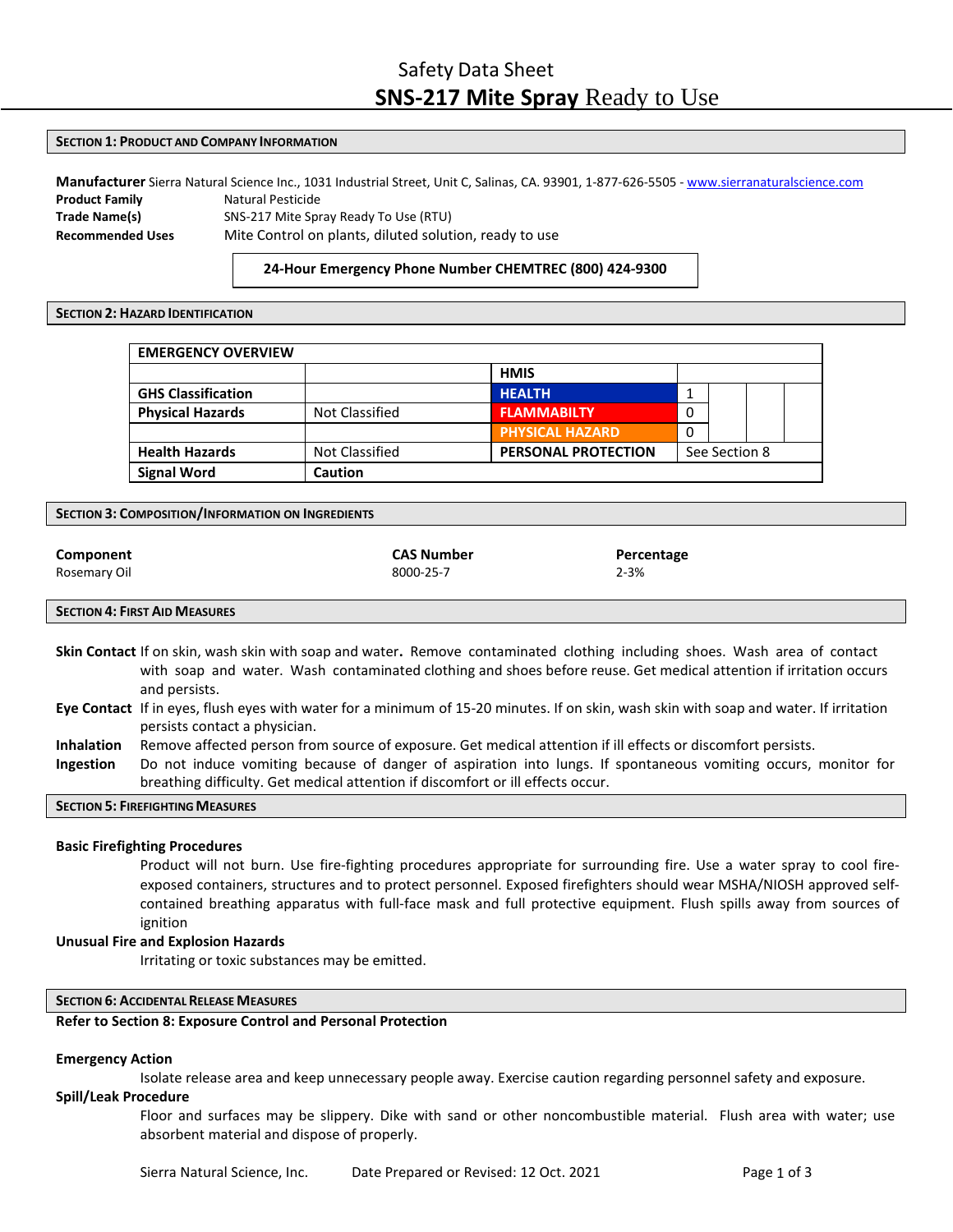#### **SECTION 7: HANDLING AND STORAGE**

# **Refer to Section 8: Exposure Control and Personal Protection**

- **Handling** Wear proper protective equipment to avoid prolonged contact with skin, eyes and clothing. Avoid breathing vapors or mists. Do not ingest. Use good hygiene practices when handling product, including changing and laundering work clothes after use. Get medical attention if you feel unwell. The shipping and storage container is not designed to be pressurized. Do not use pressure to empty the container as it may rupture. Containers should be completely drained, properly closed, and disposed of properly. Empty containers may contain residue or vapors. Do not cut, grind, drill, weld or reuse containers.
- **Storage** Store product in closed containers in a well‐ventilated area away from heat, sources of ignition and incompatibles. Do not store in unlabeled containers.

#### **SECTION 8: EXPOSURE CONTROL AND PERSONAL PROTECTION**

**Component Component ACGIH Component** OSHA

# Not Applicable **Engineering Controls**

Use exhaust ventilation to control vapor and mist.

# **Eye and Face Protection**

Always wear safety glasses; use face shield if splashing is possible.

# **Skin Protection**

Oil and chemical resistant gloves should be used to avoid prolonged or repeated contact.

# **Respiratory Protection**

A NIOSH or MSHA approved respirator should be used in areas with high vapor concentrations or misting.

# **SECTION 9: PHYSICAL AND CHEMICAL PROPERTIES**

| <b>Appearance/Physical State</b>                                                                                                                                                                          | Liquid         | <b>Flash Point</b>                                                          | Not Applicable |
|-----------------------------------------------------------------------------------------------------------------------------------------------------------------------------------------------------------|----------------|-----------------------------------------------------------------------------|----------------|
| <b>Specific Gravity (Water=1)</b>                                                                                                                                                                         | 0.894          | Upper/Lower Flammability Limits (Vol. %)<br>Not Applicable                  |                |
| рH                                                                                                                                                                                                        | Neutral        | <b>Auto-ignition Temperature</b><br>Not Applicable                          |                |
| <b>Solubility in Water</b>                                                                                                                                                                                | Soluble        | <b>Decomposition Temperature</b>                                            | Not Determined |
| Odor                                                                                                                                                                                                      | Characteristic | Vapor Pressure (kPa at 20°C / 68°F)                                         | Not Determined |
| <b>Odor Threshold</b>                                                                                                                                                                                     | Not Determined | <b>Vapor Density (Air-=1)</b>                                               | Not Determined |
| <b>Melting/Freezing Point</b>                                                                                                                                                                             | Not Determined | Partition Coefficient (n-octanol/water)                                     | Not Determined |
| <b>Boiling Range</b>                                                                                                                                                                                      | Not Determined | Viscosity $\sqrt{(40^{\circ}C \text{ mm}^2/s)}$ or (cSt at 40 $^{\circ}$ C) | Not Determined |
| <b>Initial Boiling Point</b>                                                                                                                                                                              | 212 °F         | <b>Critical Temperature</b>                                                 | Not Determined |
| Note: Physical and chemical properties are provided for safety, health and environmental considerations only and may not<br>fully represent product specifications. Those should be requested separately. |                |                                                                             |                |

# **SECTION 10: STABILITY AND REACTIVITY**

| <b>Reactivity</b>                                 | Does not react under normal conditions of use. |  |  |
|---------------------------------------------------|------------------------------------------------|--|--|
| <b>Chemical Stability</b>                         | Stable under normal conditions of use.         |  |  |
| Stability/Incompatibility                         | Avoid contact with strong oxidizers.           |  |  |
| <b>Conditions to Avoid</b>                        | Open flame or sources of ignition.             |  |  |
| <b>Hazardous Reactions/Decomposition Products</b> |                                                |  |  |
|                                                   |                                                |  |  |

Does not decompose under normal conditions.